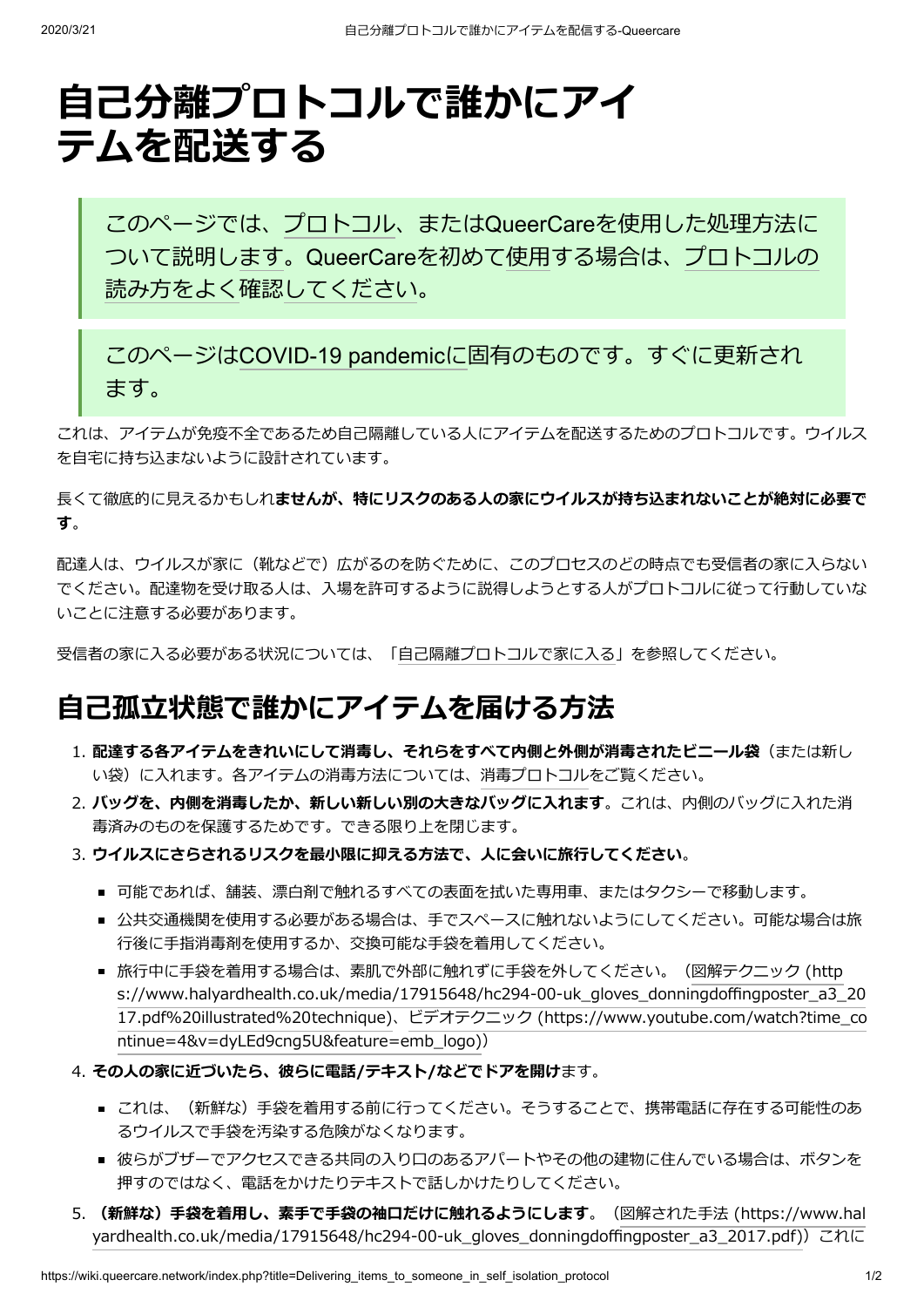- より、⼿袋をはめた⼿の外側にウイルスが伝染するリスクが最⼩限に抑えられます。
- 手指消毒剤がある場合は、手袋を着用する前に使用して、このリスクをさらに減らしてください。
- 6. お住まいの地域で利用可能なマスクがたくさんある場合は、このためにマスクを着用する必要があります。そ **うでない場合は、医療従事者**やパーソナルケアを⽀援するために家に⼊らなければならない⼈々の**ためにマス クを優先します**。
	- マスクを持っている場合は、手袋を着用する前にマスクを着用して、顔から手袋をはめた手にウイルスが感 染するリスクを最⼩限に抑えます。(ECDC (https://www.ecdc.europa.eu/sites/default/files/docume [nts/COVID-19-guidance-wearing-and-removing-personal-protective-equipment-healthcare-setting](https://www.ecdc.europa.eu/sites/default/files/documents/COVID-19-guidance-wearing-and-removing-personal-protective-equipment-healthcare-settings-updated.pdf) s-updated.pdf))
- 7. 受取人に少なくとも2メートル離れてドアから離れるように頼み、出入口のすぐ内側の床にバッグを置きます。 ドアを踏まないでください。
- 8. **外袋を折りたたむと、触る必要はありません**。インナーバッグに触れないでください。
- 9. **2メートル先に戻り**、2メートルの距離に残っている**外側のバッグから内側のバッグを取り出して持ち上げて、** アイテムを取得させます。(挨拶を自由に叫んでください!しかし、人などにアイテムを抱きしめたり、手渡 したりしないでください。)
- 10. **彼らが後退したら、外側のバッグを持ち帰ります** -外側のウイルスで覆われている可能性があります。
- 11. 素肌で手袋の外側に触れずに、手袋を脱いでください。(図解テクニック (https://www.halyardhealth.co.u [k/media/17915648/hc294-00-uk\\_gloves\\_donningdoffingposter\\_a3\\_2017.pdf\)、ビデオテクニック](https://www.halyardhealth.co.uk/media/17915648/hc294-00-uk_gloves_donningdoffingposter_a3_2017.pdf) (http s://www.youtube.com/watch?time\_continue=4&v=dyLEd9cng5U&feature=emb\_logo))。
	- マスクを着用している場合は、手袋を最初に取り外し、可能であれば新しい手袋を着用してから、後ろのス トラップの下に指を引っ掛けてマスクを取り外します。最後に、使用する場合は新しい手袋を取り外しま す。(ECDC (https://www.ecdc.europa.eu/sites/default/files/documents/COVID-19-guidance-wea [ring-and-removing-personal-protective-equipment-healthcare-settings-updated.pdf\)\)](https://www.ecdc.europa.eu/sites/default/files/documents/COVID-19-guidance-wearing-and-removing-personal-protective-equipment-healthcare-settings-updated.pdf)
- 12. (https://www.who.int/gpsc/clean\_hands\_protection/en/)可能であれば、20秒以上手を消毒剤で洗 **ってください (https://www.who.int/gpsc/clean\_hands\_protection/en/)**。出て
- 13. **戻ってきたら、⼿ [\(https://www.who.int/gpsc/clean\\_hands\\_protection/en/\)](https://www.who.int/gpsc/clean_hands_protection/en/)を洗っ (https://ww w.who.int/gpsc/clean\_hands\_protection/en/)て使用したアイテムを消毒します - [消毒プロトコルを参](https://wiki.queercare.network/index.php?title=Disinfecting_things_protocol)** 照してください。

家から現金またはその他のアイテムを収集する必要がある場合は、免疫不全の人からアイテムを収集するを参照して くださ[い。](https://wiki.queercare.network/index.php?title=Collecting_items_from_someone_immunocompromised.)

「より作成https://wiki.queercare.network/index.php? [title=Delivering\\_items\\_to\\_someone\\_in\\_self\\_isolation\\_protocol&oldid=546」](https://wiki.queercare.network/index.php?title=Delivering_items_to_someone_in_self_isolation_protocol&oldid=546)

**このページは、2020年3⽉20⽇13時29分に最後に変更されました。**

特に明記しない限り、コンテンツはCreative Commons [Attribution-NonCommercial-ShareAlikeで](https://creativecommons.org/licenses/by-nc-sa/4.0/)利用できま す。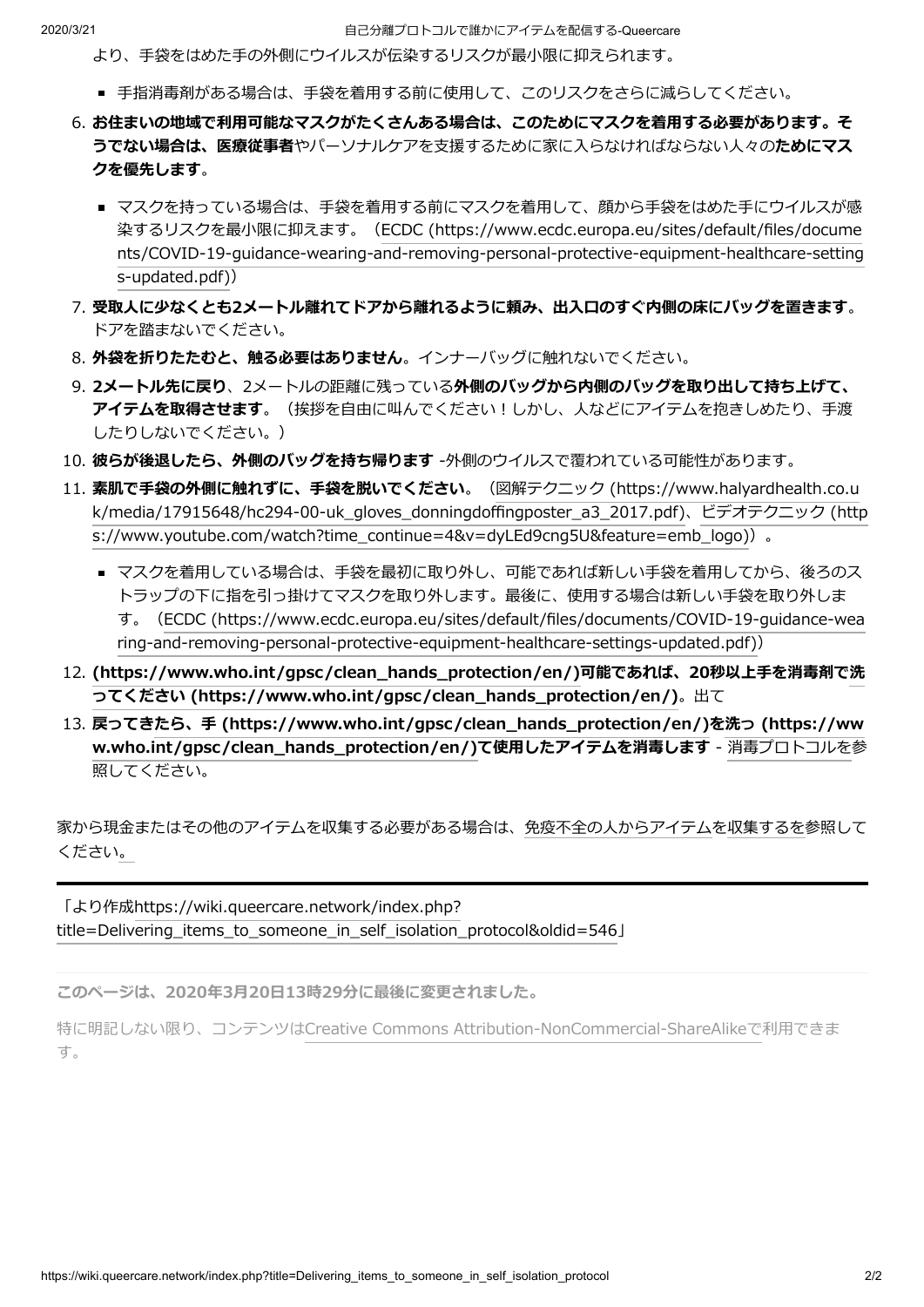## **Delivering items to someone in self isolation protocol**

This page describes [protocol,](https://wiki.queercare.network/index.php?title=Category:Protocol) or, how to do things with QueerCare. You should check how to read [protocol well](https://wiki.queercare.network/index.php?title=How_to_read_protocol_protocol) if you're new to QueerCare.

This page is specific to the [COVID-19](https://wiki.queercare.network/index.php?title=Category:Covid) pandemic. It will be updated rapidly.

This is the protocol for delivering items to someone who is self-isolating because they are immunocompromised. It is designed so you do not introduce the virus to their home.

It may appear long and thorough, but **it is absolutely essential that virus is not introduced into the home of someone especially at risk**, who may need an ICU bed if infected.

The person delivering should not enter the recipient's home at any point during this process, to prevent the virus from being spread into the house (on shoes etc). People receiving deliveries should be aware that anyone who attempts to persuade them into allowing entry is not acting according to protocol.

For situations where it is necessary to enter the recipient's home, see 'Entering a home in [self-isolation](https://wiki.queercare.network/index.php?title=Entering_a_home_in_self-isolation_protocol) protocol'.

## **How to deliver items to someone in self isolation**

- 1. **Clean and disinfect each item you're going to deliver, and place them all in a plastic bag which has been disinfected inside and out** (or a new bag). See [Disinfection](https://wiki.queercare.network/index.php?title=Disinfecting_things_protocol) protocol for how to disinfect each item.
- 2. **Place the bag in another, larger bag which you have disinfected the inside of, or which is new**. This is to protect your disinfected stuff in the inner bag, so someone immunocompromised can touch it. Close the top as much as you can.
- 3. **Travel to see the person, in a way which minimises your risk of exposure to the virus**.
	- If possible, travel by pavement, a private car in which you've wiped down all the surfaces you'll touch with bleach solution, or a taxi.
	- If you must use public transport, try not to touch spaces with your hands, use hand sanitiser after travelling if available, or wear gloves which you can change.
	- If wearing gloves while travelling, remove these without touching the exterior with your bare skin. (illustrated technique [\(https://www.halyardhealth.co.uk/media/17915648/hc294-00-uk\\_gloves\\_d](https://www.halyardhealth.co.uk/media/17915648/hc294-00-uk_gloves_donningdoffingposter_a3_2017.pdf%20illustrated%20technique) onningdoffingposter\_a3\_2017.pdf%20illustrated%20technique), video technique (https://www.yo [utube.com/watch?time\\_continue=4&v=dyLEd9cng5U&feature=emb\\_logo\)\)](https://www.youtube.com/watch?time_continue=4&v=dyLEd9cng5U&feature=emb_logo)

#### 4. **As you approach the person's house, call/text/etc them to open the door**.

- Do this before you put on (fresh) gloves, so that you don't risk contaminating the gloves with any virus that may be on your phone.
- If they live in a block of flats or other building with a communal entrance accessed by a buzzer, call/text and ask them to buzz you in, rather than pressing the button.
- 5. **Put on (fresh) gloves, ensuring that you touch only the cuff of the glove with your bare hand**. (illustrated technique [\(https://www.halyardhealth.co.uk/media/17915648/hc294-00-uk\\_gloves\\_donn](https://www.halyardhealth.co.uk/media/17915648/hc294-00-uk_gloves_donningdoffingposter_a3_2017.pdf)